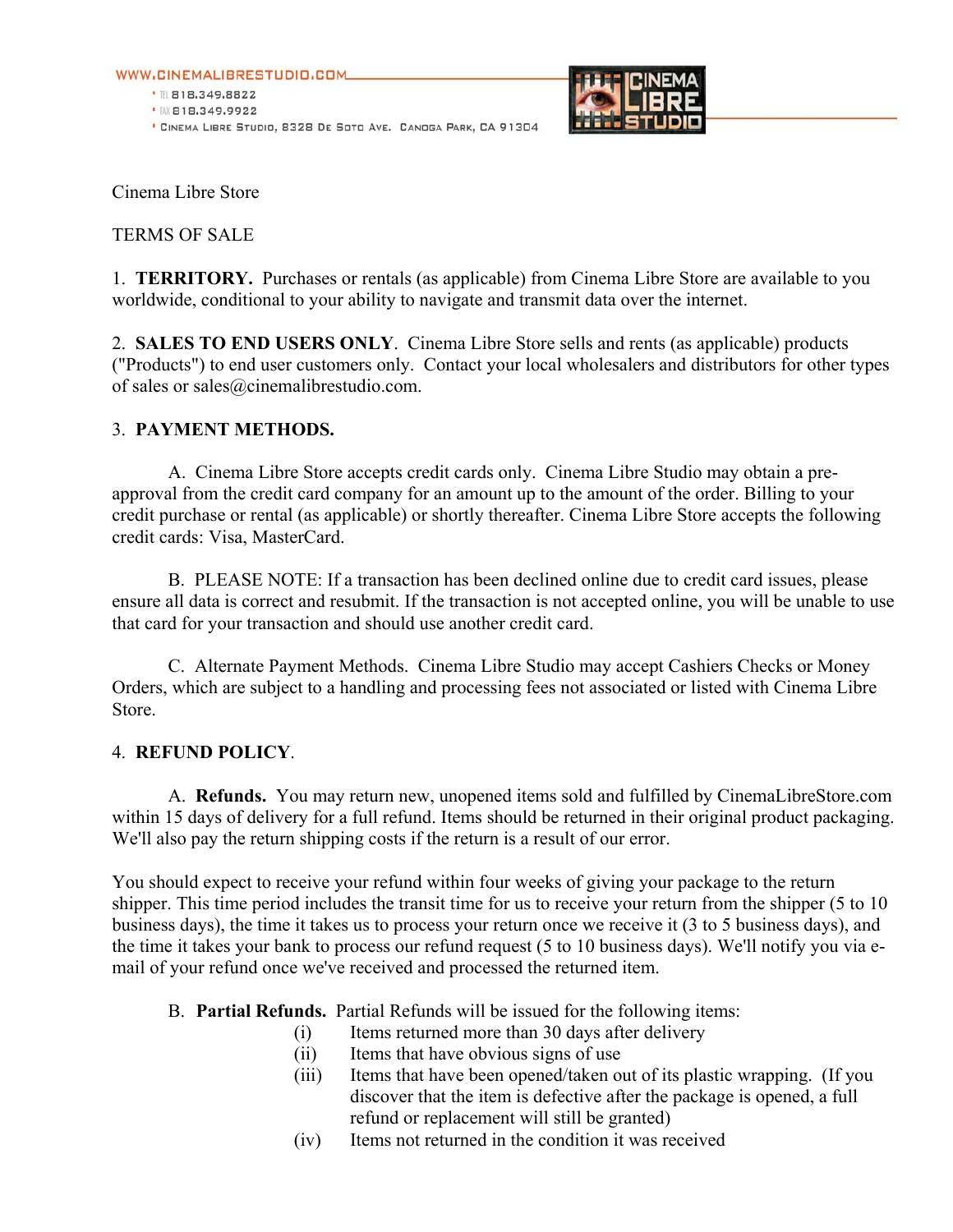

C. **Exchanges.** If you received a faulty item and need to exchange it for the same item, reply to orders@cinemalibrestore.com with the last three (3) digits of your order ID# (ex: yhst-15612342222795-**123**)

## 5. **BILLING**

A. All information is required in order to make a purchase.

(i) You must provide a valid email address in order to receive confirmation and communication from CinemaLibreStore.com.

B. A valid credit card is required to make purchases. CinemaLibreStore.com currently accepts VISA and Master Card.

(ii) If a transaction has been declined online due to credit card issues please ensure all data is correct and resubmit. If the transaction is not accepted online, you will be unable to use that card (as the case may be) for your transaction and should use another credit card.

C. Alternate Methods of Payment. CinemaLibreStore.com may, from time to time, accept payment for purchases via Cashier's Check or Money Order. Such purchases are subject to additional handling/convenience fees as determined by Cinema Libre Studio.

6. **SALES TAX**. CinemaLibreStore.com transactions will include sales tax based on the bill-to address and the sales tax rate in effect at the time your transaction is completed. If the sales tax rate for the billing address changes before the purchased or rented (as applicable) digital content is downloaded, the new tax rate in effect at the time of download will apply. We will only charge tax in states where digital goods are taxable. No customers are eligible for tax exemptions for transactions made on the CinemaLibreStore.com.

7. **PRE-ORDERS**. By pre-ordering Products, you are authorizing CinemaLibreStore.com to automatically charge your credit card and ship the product when it becomes available. You may cancel your pre-order prior to the time the item becomes available, within 15 days by replying to your order confirmation email or by sending an email to orders@cinemalibrestore.com.

# 8. **MOVIE RENTALS AND DOWNLOADS.**

A. CinemaLibreStudio.com uses a third party ("GRAPEFLIX") to facilitate distribution and sale of Digital Content (Downloads and Rentals) of its films. Movies are viewable only on your Windows computer (using Internet Explorer and Windows Media Player or equivalent).

B. A valid Grapeflix account is required.

C. Broadband Internet connection required.

9. **PRICES.** CinemaLibreStore.com endeavors to offer you competitive prices on current selections. Your total price will include the price of the Product plus any applicable sales tax and shipping/handling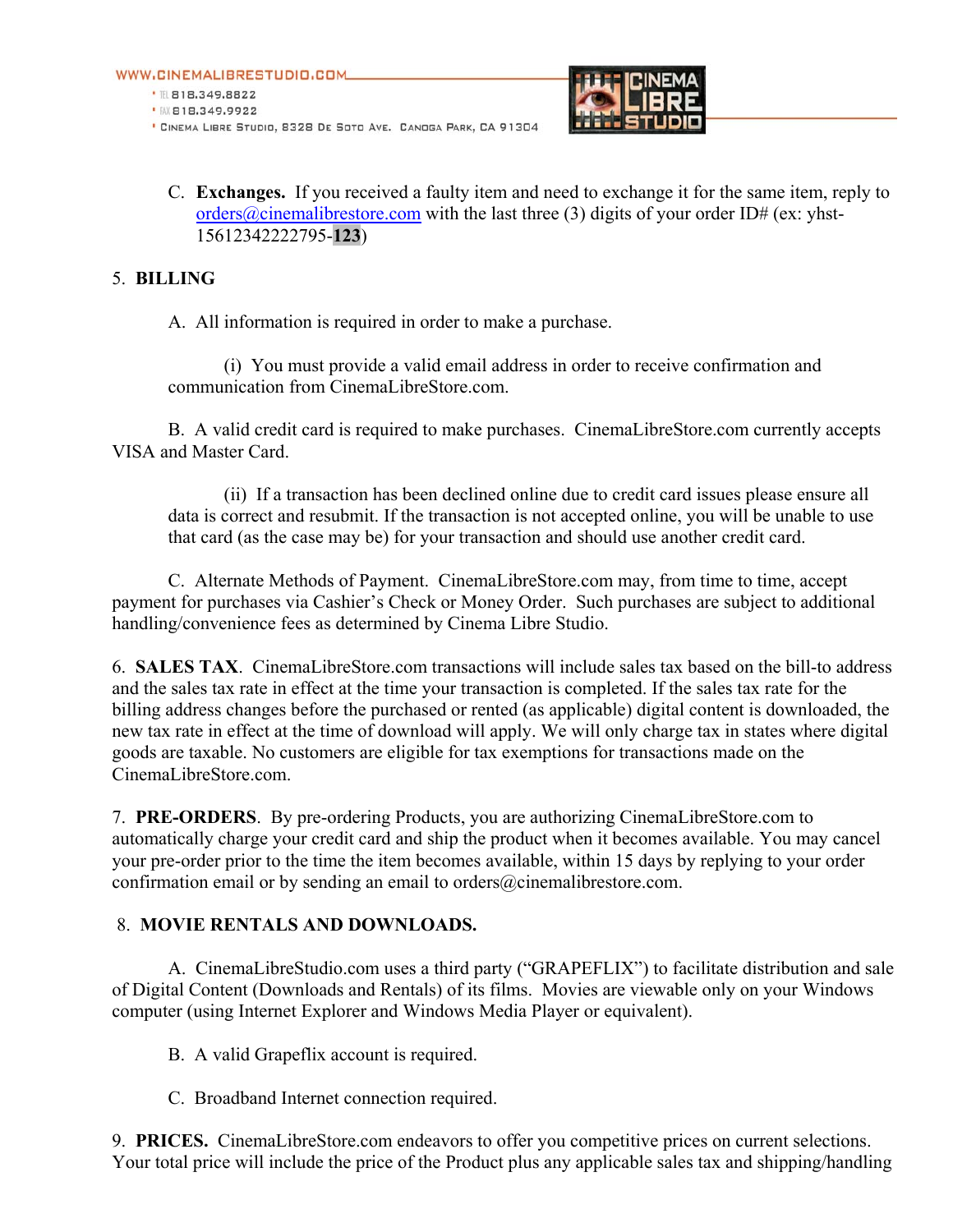WWW.CINEMALIBRESTUDIO.COM

● 图 818.349.8822 • 服818.349.9922

\* CINEMA LIBRE STUDIO, 8328 DE SOTO AVE. CANOGA PARK, CA 91304



fees. Cinema Libre Studio reserves the right to change prices for Products offered at CinemaLibreStore.com at any time, and does not provide price protection or refunds in the event of a price drop or promotional offering.

10. **SHIPPING.** All orders and items ship via United States Postal Service only. See below for Rates and Transit Times.

Inside United States (Any State) - **Ground**

| NUMBER OF ITEMS   | <i>RATE</i> | <b>TRANSIT TIME</b>  |
|-------------------|-------------|----------------------|
| $0$ to 5          | 5.00        |                      |
| 6 to 10           | 8.00        | $7 - 10$             |
| 11 to 15          | 12.00       | <b>BUSINESS DAYS</b> |
| $16 \& \text{up}$ | 18.00       |                      |

Inside United States (Any State) - **Air**

| <b>NUMBER OF ITEMS</b> | <i>RATE</i> | <b>TRANSIT TIME</b>  |
|------------------------|-------------|----------------------|
| $0$ to 5               | 7.00        |                      |
| 6 to 10                | 10.00       | $3 - 5$              |
| 11 to 15               | 14.00       | <b>BUSINESS DAYS</b> |
| $16 \& \text{up}$      | 20.00       |                      |

Outside United States - **Air**

| <b>NUMBER OF ITEMS</b> | <i>RATE</i> | <b>TRANSIT TIME</b>         |
|------------------------|-------------|-----------------------------|
| $0$ to 5               | 10.00       | $10 - 12$                   |
| 6 to 10                | 14.00       | <b>BUSINESS DAYS,</b>       |
| 11 to 15               | 18.00       | depending on<br>destination |
| $16 \& \text{up}$      | 24.00       |                             |

### 11. **FOR ASSISTANCE WITH ORDERS – CinemaLibreStore.com Customer Service**

A. For assistance with billing questions or other order inquiries, please contact: orders@cinemalibrestore.com.

12. **CONTENT USAGE RULES.** Your use of any Products purchased, rented or (as applicable) from CinemaLibreStore.com is conditioned upon your prior acceptance of the Terms of Service, including, without limitation, the Usage Rules set forth therein.